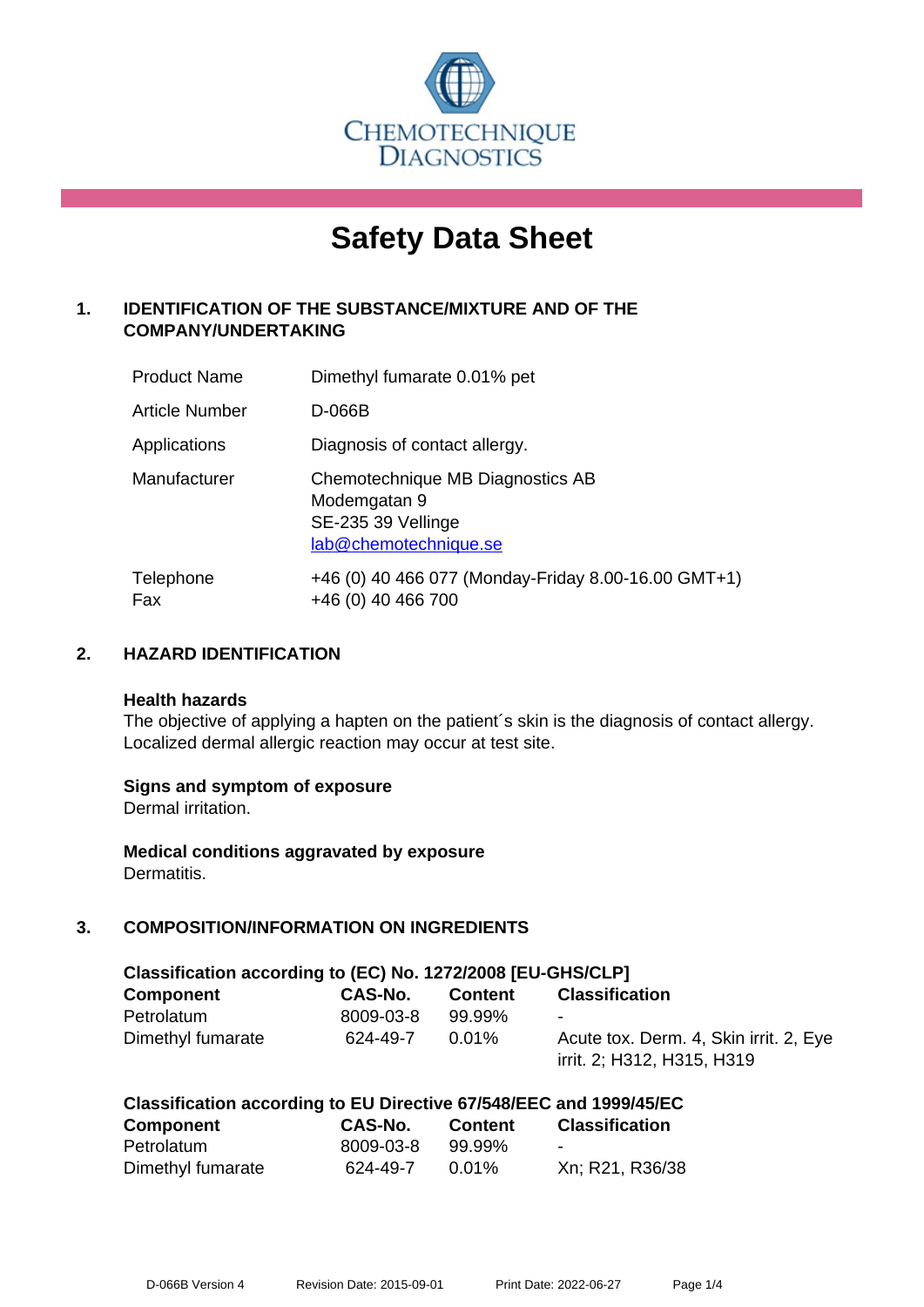## **4. FIRST AID MEASURES**

## **Emergency and first aid procedures**

Obtain medical attention.

# **5. FIRE-FIGHTING MEASURES\***

#### **Suitable extinguish media**

CO2, powder or water spray. Fight larger fires with water spray or alcohol resistant foam.

# **For safety reasons unsuitable extinguishing agents**

Water with full jet.

## **Special protective equipment for fire-fighters**

Wear self-contained respiratory protective device. Wear fully protective suit.

\*Data is shown for petrolatum only

# **6. ACCIDENTAL RELEASES MEASURES**

**Steps to be taken if material is released or spilled** Contain and place in a closed container.

# **7. HANDLING AND STORAGE**

**Precautions to be taken in handling and storage** Store dark at 5-8°C. Avoid extended exposure to light. FOR EXTERNAL USE ONLY.

# **8. EXPOSURE CONTROLS/PERSONAL PROTECTION**

**Respiratory protection** Not required.

**Ventilation** Local exhaust.

**Protective gloves** Disposal gloves.

#### **Eye protection** Not required with normal use.

## **Work/Hygienic practices**

Wash hands after each use.

## **9. PHYSICAL AND CHEMICAL PROPERTIES**

Odour **Odourless** 

Appearance Ivory White Semi-solid

Melting point\* 50-55° C Flash point\*  $>100^{\circ}$ C

Boiling point\* No data available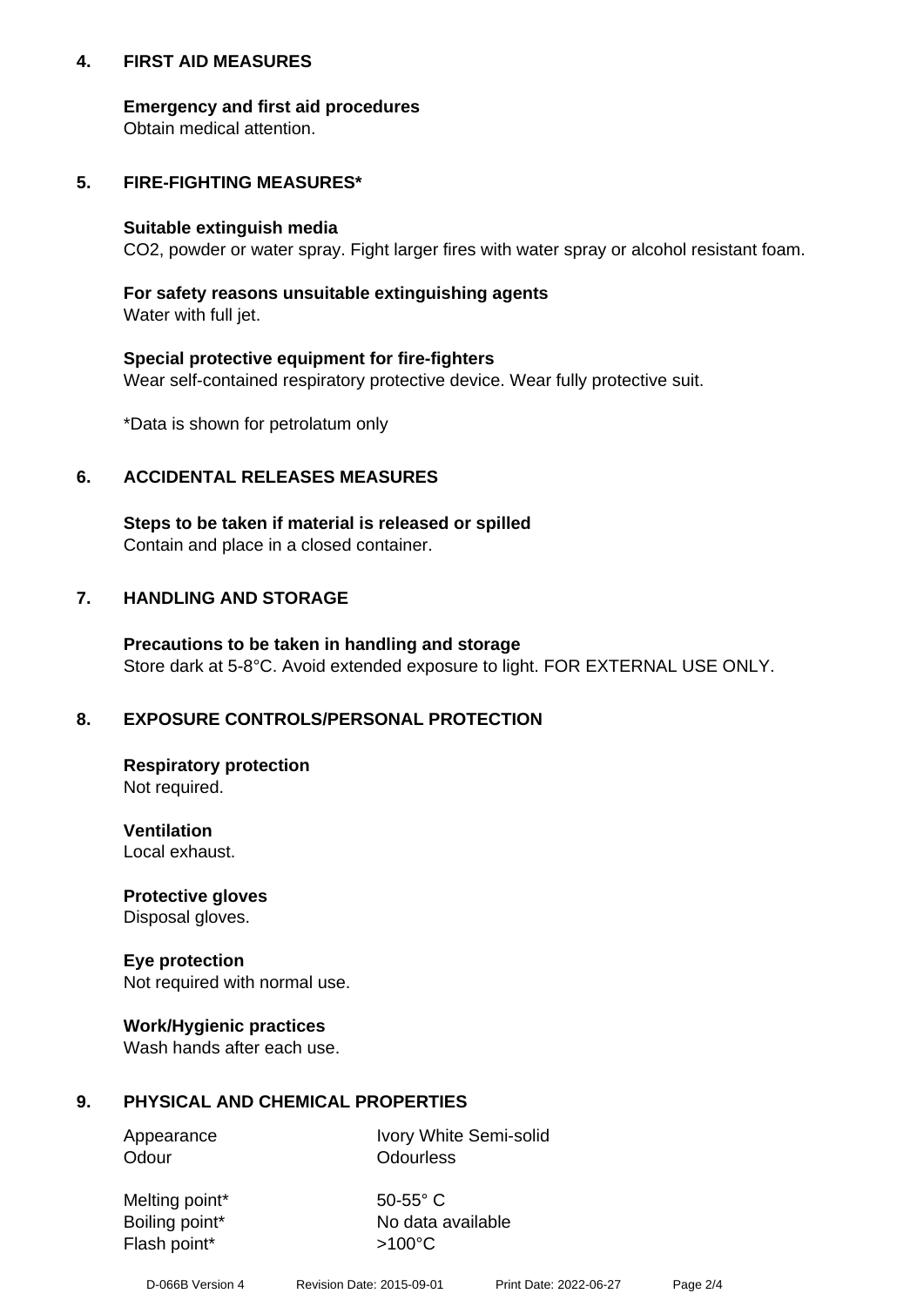Density\* No data available. Solubility in/Miscibility with Water\*

Self ignition\* Product does not self ignite. Danger of explosion\* Product does not present an explosion hazard. Insoluble

\*Data is shown for petrolatum only

# **10. STABILITY AND REACTIVITY**

#### **Incompability**

May react with strong oxidizing agents.

#### **Stability**

Stable at recommended storage conditions.

#### **Hazardous byproducts**

Combustion may generate CO, CO2 and other oxides.

**Hazardous polymerization**

Will not occur.

## **11. TOXICOLOGICAL INFORMATION**

No data available.

#### **12. ECOLOGICAL INFORMATION**

No data available.

# **13. DISPOSAL CONSIDERATIONS**

#### **Waste disposal method**

Comply with federal, state/provincial and local regulation.

#### **14. TRANSPORT INFORMATION**

Not dangerous goods.

## **15. REGULATORY INFORMATION**

The classification is according to the latest editions of the EU lists, and extended by company and literature data.

#### **16. OTHER INFORMATION**

#### **Text of H-statements and R-phrases mentioned in Section 3**

| Acute tox. Derm. 4 |                           | Acute toxicity, Dermal (Category 4) |            |  |
|--------------------|---------------------------|-------------------------------------|------------|--|
| Skin irrit. 2      |                           | Skin irritation (Category 2)        |            |  |
| Eye irrit. 2       |                           | Eye irritation (Category 2)         |            |  |
| H312               |                           | Harmful in contact with skin        |            |  |
| D-066B Version 4   | Revision Date: 2015-09-01 | Print Date: 2022-06-27              | Page $3/4$ |  |